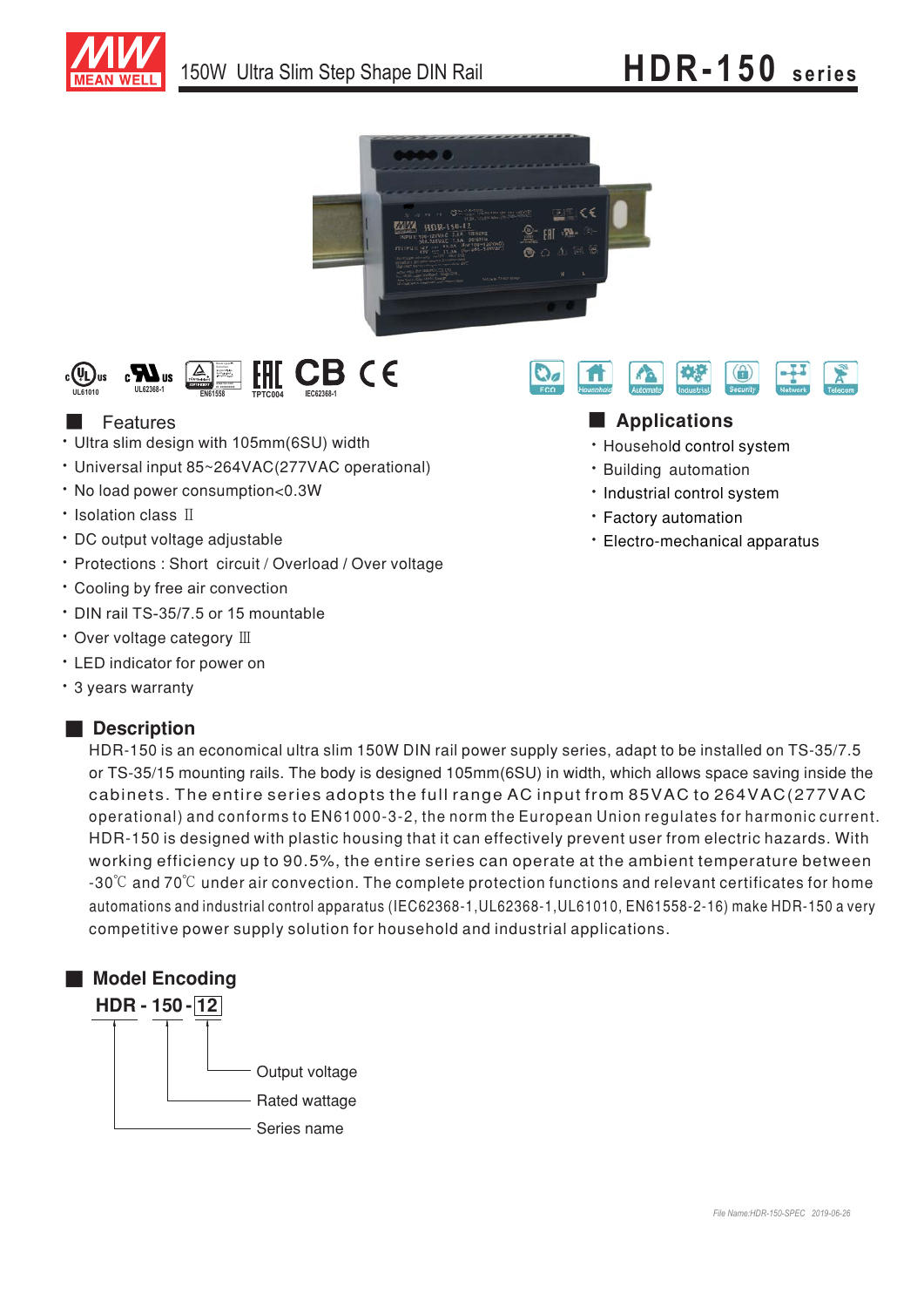

### **SPECIFICATION**

| <b>MODEL</b>        |                                                                                                                                                                                                                                                                                                                                                                                                                                                                                                                                                                                                                                                                                                                                                                                                                                                                                                                                                                                                                                                                                                                                        | HDR-150-12    | HDR-150-15                                                                                                       | HDR-150-24                                                                                                                                                                                                                |                     | HDR-150-48                                                                         |                                                    |  |
|---------------------|----------------------------------------------------------------------------------------------------------------------------------------------------------------------------------------------------------------------------------------------------------------------------------------------------------------------------------------------------------------------------------------------------------------------------------------------------------------------------------------------------------------------------------------------------------------------------------------------------------------------------------------------------------------------------------------------------------------------------------------------------------------------------------------------------------------------------------------------------------------------------------------------------------------------------------------------------------------------------------------------------------------------------------------------------------------------------------------------------------------------------------------|---------------|------------------------------------------------------------------------------------------------------------------|---------------------------------------------------------------------------------------------------------------------------------------------------------------------------------------------------------------------------|---------------------|------------------------------------------------------------------------------------|----------------------------------------------------|--|
|                     | <b>DC VOLTAGE</b>                                                                                                                                                                                                                                                                                                                                                                                                                                                                                                                                                                                                                                                                                                                                                                                                                                                                                                                                                                                                                                                                                                                      |               | <b>12V</b>                                                                                                       | <b>15V</b>                                                                                                                                                                                                                | <b>24V</b>          |                                                                                    | 48V                                                |  |
| <b>OUTPUT</b>       |                                                                                                                                                                                                                                                                                                                                                                                                                                                                                                                                                                                                                                                                                                                                                                                                                                                                                                                                                                                                                                                                                                                                        | 115VAC        | 10.2A                                                                                                            | 8.55A                                                                                                                                                                                                                     | 5.31A               |                                                                                    | 2.72A                                              |  |
|                     | <b>RATED CURRENT</b>                                                                                                                                                                                                                                                                                                                                                                                                                                                                                                                                                                                                                                                                                                                                                                                                                                                                                                                                                                                                                                                                                                                   | <b>230VAC</b> | 11.3A                                                                                                            | 9.5A                                                                                                                                                                                                                      | 6.25A               |                                                                                    | 3.2A                                               |  |
|                     |                                                                                                                                                                                                                                                                                                                                                                                                                                                                                                                                                                                                                                                                                                                                                                                                                                                                                                                                                                                                                                                                                                                                        | 115VAC        | 122.4W                                                                                                           | 128.3W                                                                                                                                                                                                                    | 127.4W              |                                                                                    | 130.6W                                             |  |
|                     | <b>RATED POWER</b>                                                                                                                                                                                                                                                                                                                                                                                                                                                                                                                                                                                                                                                                                                                                                                                                                                                                                                                                                                                                                                                                                                                     | <b>230VAC</b> | 135.6W                                                                                                           | 142.5W                                                                                                                                                                                                                    | <b>150W</b>         |                                                                                    | 153.6W                                             |  |
|                     | RIPPLE & NOISE (max.) Note.2 100mVp-p                                                                                                                                                                                                                                                                                                                                                                                                                                                                                                                                                                                                                                                                                                                                                                                                                                                                                                                                                                                                                                                                                                  |               |                                                                                                                  | 120mVp-p                                                                                                                                                                                                                  | 150mVp-p            |                                                                                    | 200mVp-p                                           |  |
|                     | <b>VOLTAGE ADJ. RANGE</b>                                                                                                                                                                                                                                                                                                                                                                                                                                                                                                                                                                                                                                                                                                                                                                                                                                                                                                                                                                                                                                                                                                              |               | $10.8 - 13.8V$                                                                                                   | $13.5 - 18V$                                                                                                                                                                                                              | $21.6 - 29V$        |                                                                                    | $43.2 \sim 55.2V$                                  |  |
|                     | <b>VOLTAGE TOLERANCE</b><br>Note.3                                                                                                                                                                                                                                                                                                                                                                                                                                                                                                                                                                                                                                                                                                                                                                                                                                                                                                                                                                                                                                                                                                     |               | ±2.0%                                                                                                            | ±1.0%                                                                                                                                                                                                                     | ±1.0%               |                                                                                    | ±1.0%                                              |  |
|                     | <b>LINE REGULATION</b>                                                                                                                                                                                                                                                                                                                                                                                                                                                                                                                                                                                                                                                                                                                                                                                                                                                                                                                                                                                                                                                                                                                 |               | ±1.0%                                                                                                            | ±1.0%                                                                                                                                                                                                                     | ±1.0%               |                                                                                    | ±1.0%                                              |  |
|                     | <b>LOAD REGULATION</b>                                                                                                                                                                                                                                                                                                                                                                                                                                                                                                                                                                                                                                                                                                                                                                                                                                                                                                                                                                                                                                                                                                                 |               | ±1.0%                                                                                                            | ±1.0%                                                                                                                                                                                                                     | ±1.0%<br>±1.0%      |                                                                                    |                                                    |  |
|                     | <b>SETUP, RISE TIME</b>                                                                                                                                                                                                                                                                                                                                                                                                                                                                                                                                                                                                                                                                                                                                                                                                                                                                                                                                                                                                                                                                                                                |               | 500ms, 60ms/230VAC<br>500ms, 60ms/115VAC at full load                                                            |                                                                                                                                                                                                                           |                     |                                                                                    |                                                    |  |
|                     | <b>HOLD UP TIME (Typ.)</b>                                                                                                                                                                                                                                                                                                                                                                                                                                                                                                                                                                                                                                                                                                                                                                                                                                                                                                                                                                                                                                                                                                             |               | 12ms/115VAC at full load<br>30ms/230VAC                                                                          |                                                                                                                                                                                                                           |                     |                                                                                    |                                                    |  |
|                     | <b>VOLTAGE RANGE</b>                                                                                                                                                                                                                                                                                                                                                                                                                                                                                                                                                                                                                                                                                                                                                                                                                                                                                                                                                                                                                                                                                                                   |               | 85 ~ 264VAC (277VAC operational)<br>120 ~ 370VDC (390VDC operational)                                            |                                                                                                                                                                                                                           |                     |                                                                                    |                                                    |  |
|                     | <b>FREQUENCY RANGE</b>                                                                                                                                                                                                                                                                                                                                                                                                                                                                                                                                                                                                                                                                                                                                                                                                                                                                                                                                                                                                                                                                                                                 |               | $47 \sim 63$ Hz                                                                                                  |                                                                                                                                                                                                                           |                     |                                                                                    |                                                    |  |
| <b>INPUT</b>        | <b>EFFICIENCY (Typ.)</b>                                                                                                                                                                                                                                                                                                                                                                                                                                                                                                                                                                                                                                                                                                                                                                                                                                                                                                                                                                                                                                                                                                               |               | 89%                                                                                                              | 89.5%                                                                                                                                                                                                                     | 90.5%               |                                                                                    | 90.5%                                              |  |
|                     | <b>AC CURRENT (Typ.)</b>                                                                                                                                                                                                                                                                                                                                                                                                                                                                                                                                                                                                                                                                                                                                                                                                                                                                                                                                                                                                                                                                                                               |               | 3A/115VAC<br>1.6A/230VAC                                                                                         |                                                                                                                                                                                                                           |                     |                                                                                    |                                                    |  |
|                     | <b>INRUSH CURRENT (Typ.)</b>                                                                                                                                                                                                                                                                                                                                                                                                                                                                                                                                                                                                                                                                                                                                                                                                                                                                                                                                                                                                                                                                                                           |               | COLD START 35A/115VAC<br>70A/230VAC                                                                              |                                                                                                                                                                                                                           |                     |                                                                                    |                                                    |  |
|                     |                                                                                                                                                                                                                                                                                                                                                                                                                                                                                                                                                                                                                                                                                                                                                                                                                                                                                                                                                                                                                                                                                                                                        |               | 105 ~ 135% rated output power                                                                                    |                                                                                                                                                                                                                           |                     |                                                                                    |                                                    |  |
| <b>PROTECTION</b>   | <b>OVERLOAD</b>                                                                                                                                                                                                                                                                                                                                                                                                                                                                                                                                                                                                                                                                                                                                                                                                                                                                                                                                                                                                                                                                                                                        |               |                                                                                                                  | Hiccup mode when output voltage <50%, recovers automatically after fault condition is removed<br>Constant current limiting within 50% ~100% rated output voltage, recovers automatically after fault condition is removed |                     |                                                                                    |                                                    |  |
|                     | <b>OVER VOLTAGE</b>                                                                                                                                                                                                                                                                                                                                                                                                                                                                                                                                                                                                                                                                                                                                                                                                                                                                                                                                                                                                                                                                                                                    |               | $14.2 - 16.2V$                                                                                                   | $18.8 \sim 22.5V$                                                                                                                                                                                                         | $30 - 36V$          |                                                                                    | $56.5 - 64.8V$                                     |  |
|                     |                                                                                                                                                                                                                                                                                                                                                                                                                                                                                                                                                                                                                                                                                                                                                                                                                                                                                                                                                                                                                                                                                                                                        |               | Protection type : Shut down o/p voltage, re-power on to recover                                                  |                                                                                                                                                                                                                           |                     |                                                                                    |                                                    |  |
|                     | <b>WORKING TEMP.</b>                                                                                                                                                                                                                                                                                                                                                                                                                                                                                                                                                                                                                                                                                                                                                                                                                                                                                                                                                                                                                                                                                                                   |               | -30 ~ +70 $^{\circ}$ C (Refer to "Derating Curve")                                                               |                                                                                                                                                                                                                           |                     |                                                                                    |                                                    |  |
|                     | <b>WORKING HUMIDITY</b>                                                                                                                                                                                                                                                                                                                                                                                                                                                                                                                                                                                                                                                                                                                                                                                                                                                                                                                                                                                                                                                                                                                |               | 20 ~ 90% RH non-condensing                                                                                       |                                                                                                                                                                                                                           |                     |                                                                                    |                                                    |  |
|                     | <b>STORAGE TEMP., HUMIDITY</b>                                                                                                                                                                                                                                                                                                                                                                                                                                                                                                                                                                                                                                                                                                                                                                                                                                                                                                                                                                                                                                                                                                         |               | $-40 \sim +85^{\circ}$ C, 10 ~ 95% RH non-condensing                                                             |                                                                                                                                                                                                                           |                     |                                                                                    |                                                    |  |
| <b>ENVIRONMENT</b>  | <b>TEMP, COEFFICIENT</b>                                                                                                                                                                                                                                                                                                                                                                                                                                                                                                                                                                                                                                                                                                                                                                                                                                                                                                                                                                                                                                                                                                               |               | $\pm$ 0.03%/°C (0 ~ 45°C) RH non-condensing                                                                      |                                                                                                                                                                                                                           |                     |                                                                                    |                                                    |  |
|                     | <b>VIBRATION</b>                                                                                                                                                                                                                                                                                                                                                                                                                                                                                                                                                                                                                                                                                                                                                                                                                                                                                                                                                                                                                                                                                                                       |               | 10 ~ 500Hz, 2G 10min./1cycle, period for 60min. each along X, Y, Z axes; Mounting: Compliance to IEC60068-2-6    |                                                                                                                                                                                                                           |                     |                                                                                    |                                                    |  |
|                     | <b>OPERATING ALTITUDE</b>                                                                                                                                                                                                                                                                                                                                                                                                                                                                                                                                                                                                                                                                                                                                                                                                                                                                                                                                                                                                                                                                                                              |               | 2000 meters (Note 4)                                                                                             |                                                                                                                                                                                                                           |                     |                                                                                    |                                                    |  |
|                     | <b>OVER VOLTAGE CATEGORY</b>                                                                                                                                                                                                                                                                                                                                                                                                                                                                                                                                                                                                                                                                                                                                                                                                                                                                                                                                                                                                                                                                                                           |               | III ; According to EN62368, EN61558, EN50178, EN60664-1, EN62477-1; altitude up to 2000 meters                   |                                                                                                                                                                                                                           |                     |                                                                                    |                                                    |  |
|                     | <b>SAFETY STANDARDS</b><br><b>WITHSTAND VOLTAGE</b>                                                                                                                                                                                                                                                                                                                                                                                                                                                                                                                                                                                                                                                                                                                                                                                                                                                                                                                                                                                                                                                                                    |               | IEC62368-1, UL62368-1, UL61010, TUV EN61558-2-16, EAC TP TC 004 approved; Design refer to EN50178, TUV EN62368-1 |                                                                                                                                                                                                                           |                     |                                                                                    |                                                    |  |
|                     | <b>ISOLATION RESISTANCE</b>                                                                                                                                                                                                                                                                                                                                                                                                                                                                                                                                                                                                                                                                                                                                                                                                                                                                                                                                                                                                                                                                                                            |               | I/P-O/P:4KVAC<br>I/P-O/P:100M Ohms / 500VDC / 25°C / 70% RH                                                      |                                                                                                                                                                                                                           |                     |                                                                                    |                                                    |  |
|                     |                                                                                                                                                                                                                                                                                                                                                                                                                                                                                                                                                                                                                                                                                                                                                                                                                                                                                                                                                                                                                                                                                                                                        |               |                                                                                                                  | <b>Standard</b>                                                                                                                                                                                                           |                     | <b>Test Level / Note</b>                                                           |                                                    |  |
|                     | <b>EMC EMISSION</b>                                                                                                                                                                                                                                                                                                                                                                                                                                                                                                                                                                                                                                                                                                                                                                                                                                                                                                                                                                                                                                                                                                                    |               | <b>Parameter</b><br>Conducted                                                                                    | EN55032(CISPR32)                                                                                                                                                                                                          |                     | Class B                                                                            |                                                    |  |
|                     |                                                                                                                                                                                                                                                                                                                                                                                                                                                                                                                                                                                                                                                                                                                                                                                                                                                                                                                                                                                                                                                                                                                                        |               | Radiated                                                                                                         | EN55032(CISPR32)                                                                                                                                                                                                          |                     |                                                                                    | Class B (note 5)                                   |  |
|                     |                                                                                                                                                                                                                                                                                                                                                                                                                                                                                                                                                                                                                                                                                                                                                                                                                                                                                                                                                                                                                                                                                                                                        |               | Harmonic Current (Note 6)                                                                                        | EN61000-3-2                                                                                                                                                                                                               |                     |                                                                                    |                                                    |  |
| <b>SAFETY &amp;</b> |                                                                                                                                                                                                                                                                                                                                                                                                                                                                                                                                                                                                                                                                                                                                                                                                                                                                                                                                                                                                                                                                                                                                        |               | Voltage Flicker                                                                                                  | EN61000-3-3                                                                                                                                                                                                               | Class A<br>-------  |                                                                                    |                                                    |  |
| <b>EMC</b>          |                                                                                                                                                                                                                                                                                                                                                                                                                                                                                                                                                                                                                                                                                                                                                                                                                                                                                                                                                                                                                                                                                                                                        |               | EN55024, EN61000-6-2                                                                                             |                                                                                                                                                                                                                           |                     |                                                                                    |                                                    |  |
| (Note.7)            | <b>EMC IMMUNITY</b>                                                                                                                                                                                                                                                                                                                                                                                                                                                                                                                                                                                                                                                                                                                                                                                                                                                                                                                                                                                                                                                                                                                    |               | Parameter                                                                                                        | <b>Standard</b>                                                                                                                                                                                                           |                     | <b>Test Level /Note</b>                                                            |                                                    |  |
|                     |                                                                                                                                                                                                                                                                                                                                                                                                                                                                                                                                                                                                                                                                                                                                                                                                                                                                                                                                                                                                                                                                                                                                        |               | <b>ESD</b>                                                                                                       | EN61000-4-2                                                                                                                                                                                                               |                     |                                                                                    | Level 3, 8KV air; Level 2, 4KV contact, criteria A |  |
|                     |                                                                                                                                                                                                                                                                                                                                                                                                                                                                                                                                                                                                                                                                                                                                                                                                                                                                                                                                                                                                                                                                                                                                        |               | Radiated Susceptibility                                                                                          | EN61000-4-3                                                                                                                                                                                                               |                     | Level 3, criteria A                                                                |                                                    |  |
|                     |                                                                                                                                                                                                                                                                                                                                                                                                                                                                                                                                                                                                                                                                                                                                                                                                                                                                                                                                                                                                                                                                                                                                        |               | EFT/Burest                                                                                                       | EN61000-4-4                                                                                                                                                                                                               | Level 3, criteria A |                                                                                    |                                                    |  |
|                     |                                                                                                                                                                                                                                                                                                                                                                                                                                                                                                                                                                                                                                                                                                                                                                                                                                                                                                                                                                                                                                                                                                                                        |               | Surge                                                                                                            | EN61000-4-5                                                                                                                                                                                                               |                     | Level 4,2KV/L-N, criteria A                                                        |                                                    |  |
|                     |                                                                                                                                                                                                                                                                                                                                                                                                                                                                                                                                                                                                                                                                                                                                                                                                                                                                                                                                                                                                                                                                                                                                        |               | Conducted                                                                                                        | EN61000-4-6                                                                                                                                                                                                               | Level 3, criteria A |                                                                                    |                                                    |  |
|                     |                                                                                                                                                                                                                                                                                                                                                                                                                                                                                                                                                                                                                                                                                                                                                                                                                                                                                                                                                                                                                                                                                                                                        |               | <b>Magnetic Field</b>                                                                                            | EN61000-4-8                                                                                                                                                                                                               | Level 4, criteria A |                                                                                    |                                                    |  |
|                     |                                                                                                                                                                                                                                                                                                                                                                                                                                                                                                                                                                                                                                                                                                                                                                                                                                                                                                                                                                                                                                                                                                                                        |               | Voltage Dips and interruptions                                                                                   | EN61000-4-11                                                                                                                                                                                                              |                     | $>$ 95% dip 0. 5 periods, 30% dip 25 periods,<br>$>$ 95% interruptions 250 periods |                                                    |  |
| <b>OTHERS</b>       | <b>MTBF</b>                                                                                                                                                                                                                                                                                                                                                                                                                                                                                                                                                                                                                                                                                                                                                                                                                                                                                                                                                                                                                                                                                                                            |               | MIL-HDBK-217F (25°C)<br>536K hrs min.                                                                            |                                                                                                                                                                                                                           |                     |                                                                                    |                                                    |  |
|                     | <b>DIMENSION</b>                                                                                                                                                                                                                                                                                                                                                                                                                                                                                                                                                                                                                                                                                                                                                                                                                                                                                                                                                                                                                                                                                                                       |               | 105*90*54.5mm (W*H*D)                                                                                            |                                                                                                                                                                                                                           |                     |                                                                                    |                                                    |  |
|                     | <b>PACKING</b>                                                                                                                                                                                                                                                                                                                                                                                                                                                                                                                                                                                                                                                                                                                                                                                                                                                                                                                                                                                                                                                                                                                         |               | 0.31Kg; 32pcs/11Kg/1.0CUFT                                                                                       |                                                                                                                                                                                                                           |                     |                                                                                    |                                                    |  |
| <b>NOTE</b>         | 1. All parameters NOT specially mentioned are measured at 230VAC input, rated load and 25°C of ambient temperature.<br>2. Ripple & noise are measured at 20MHz of bandwidth by using a 12" twisted pair-wire terminated with a 0.1 $\mu$ f & 47 $\mu$ f parallel capacitor.<br>3. Tolerance: includes set up tolerance, line regulation and load regulation.<br>4. The ambient temperature derating of $3.5^{\circ}$ C/1000m with fanless models and of $5^{\circ}$ C/1000m with fan models for operating altitude higher than 2000m(6500ft).<br>5. When the input voltage is 230VAC, delivers EMI Class B for radiated emission for the power supply; When the input voltage is 110VAC, delivers EMI Class A for<br>radiated emission for the power supply.<br>6. Harmonic current test at 70% load.<br>7. The power supply is considered as an independent unit, but the final equipment still need to re-confirm that the whole system complies with the EMC<br>directives. For guidance on how to perform these EMC tests, please refer to "EMI testing of component power supplies."<br>(as available on http://www.meanwell.com) |               |                                                                                                                  |                                                                                                                                                                                                                           |                     |                                                                                    |                                                    |  |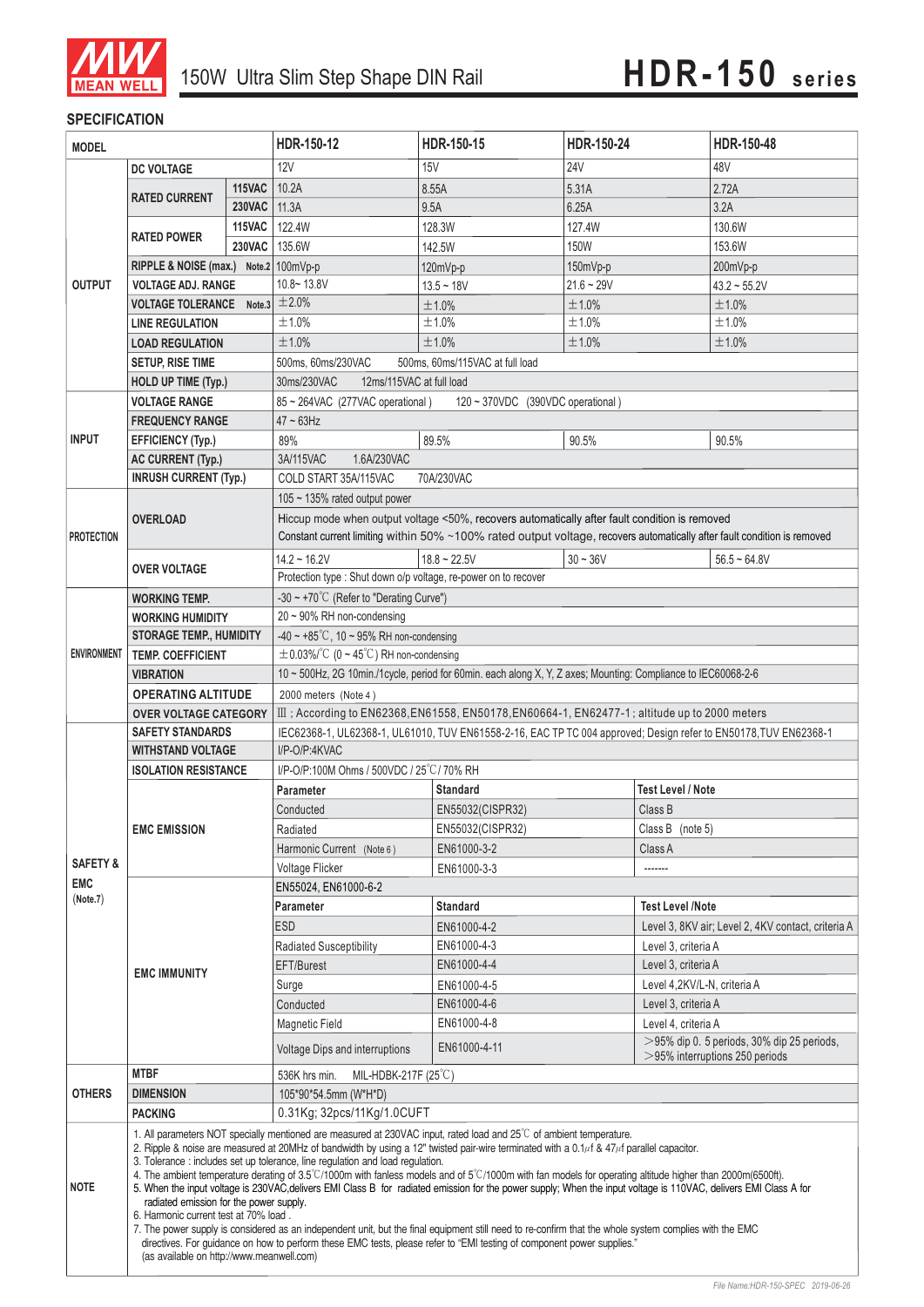

# 150W Ultra Slim Step Shape DIN Rail **HDR-150** series